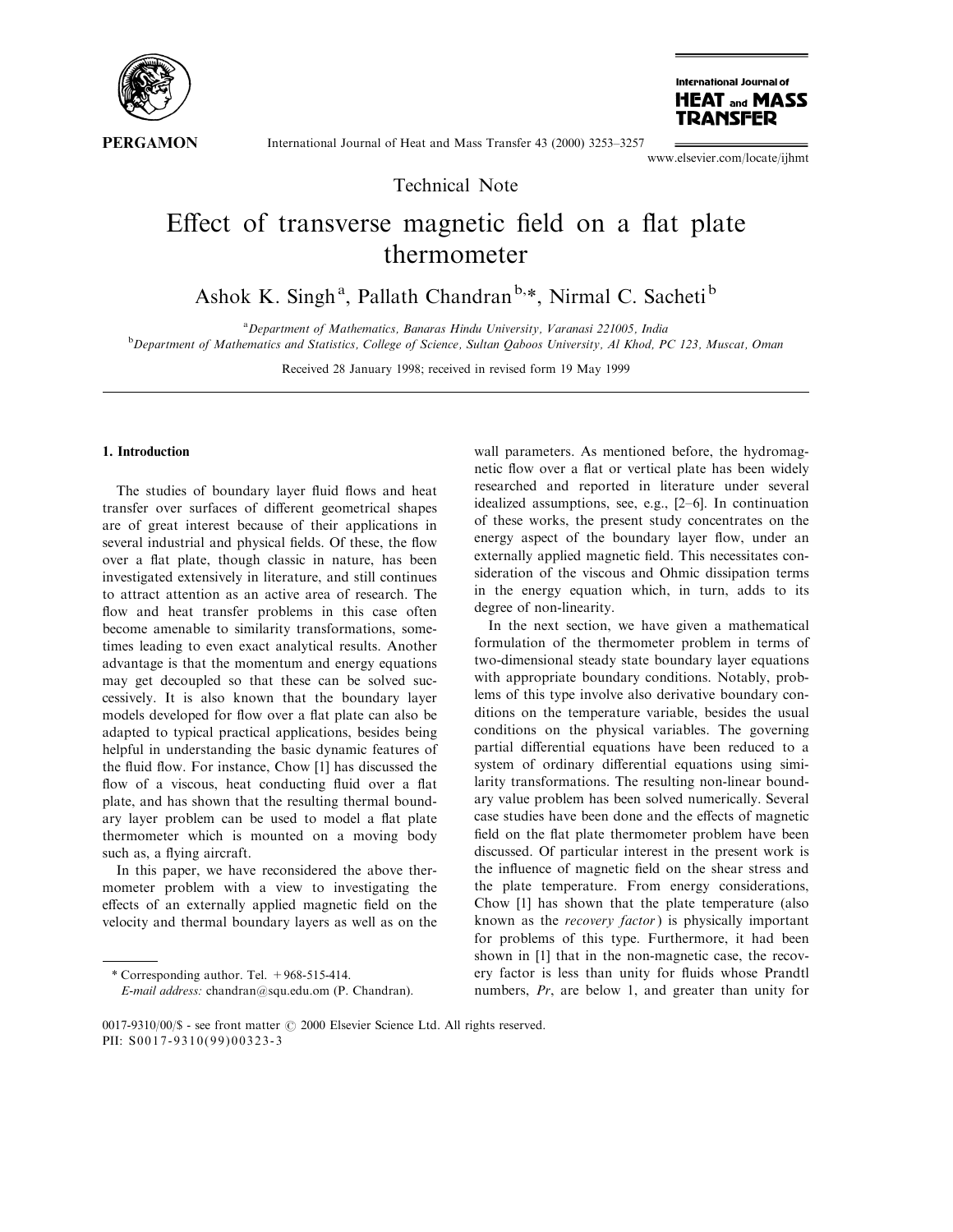#### Nomenclature

| В                | magnetic field                     |              | Greek symbols                |
|------------------|------------------------------------|--------------|------------------------------|
| $c_{\rm n}$      | specific heat at constant pressure | η            | dimensionless space variable |
|                  | skin friction coefficient          | $\theta$     | dimensionless temperature    |
| H                | Hartmann number                    | u            | viscosity coefficient        |
| $\kappa$         | heat conductivity                  | $\mathcal V$ | kinematic viscosity          |
| M                | magnetic parameter                 | $\varrho$    | density                      |
|                  | <i>Pr</i> Prandtl number           | $\sigma$     | electrical conductivity      |
|                  | Re Reynolds number                 |              | shear stress                 |
| T                | temperature                        |              |                              |
| $\boldsymbol{u}$ | horizontal velocity                |              | <i>Subscripts</i>            |
| U                | free stream velocity               |              | free stream                  |
|                  | vertical velocity                  | W            | plate                        |

fluids whose Prandtl numbers are more than 1. Moreover, the recovery factor had been shown to be approximately equal to  $Pr^{1/2}$  for Prandtl numbers close to unity, in agreement with an earlier conclusion by Pohlahausen [7]. The results of the present hydromagnetic study have, however, shown that the above conclusions are valid for viscous dissipation only. When Ohmic heating is present, it has been shown in Section 3 that the magnetic field tends to push up the plate temperature monotonically. The variations of the velocity and temperature profiles in the boundary layers have been shown for some typical fluids. The effects of magnetic field and heat conductivity on the thermal boundary layer have also been discussed.

#### 2. Problem formulation

Consider the flow of an electrically conducting and viscous incompressible fluid past a semi-infinite flat plate under the influence of a transversely applied magnetic field. The x-axis is taken along the plate while  $y$ axis is taken normal to it. Neglecting the induced magnetic field, the steady flow is governed by the equations

$$
\frac{\partial u}{\partial x} + \frac{\partial v}{\partial y} = 0\tag{1}
$$

$$
u\frac{\partial u}{\partial x} + v\frac{\partial u}{\partial y} = v\frac{\partial^2 u}{\partial y^2} + \frac{\sigma B^2}{\rho}(U - u)
$$
 (2)

with the boundary conditions

$$
u = 0
$$
,  $v = 0$  at  $y = 0$  and  $u \rightarrow U$  as  $y \rightarrow \infty$  (3)

In Eqs. (1) and (2),  $u$  and  $v$  are the components of velocity in the x- and y-directions, respectively,  $\rho$  is the density,  $\nu$  the kinematic viscosity,  $\sigma$  the electrical conductivity,  $U$  the free stream velocity and  $B$  the magnetic field strength.

The flat plate thermometer problem [1] in the presence of a transverse magnetic field can be studied by solving the energy equation

$$
u\frac{\partial T}{\partial x} + v\frac{\partial T}{\partial y} = \frac{k}{\rho c_{\rm p}}\frac{\partial^2 T}{\partial y^2} + \frac{v}{c_{\rm p}}\left(\frac{\partial u}{\partial y}\right)^2 + \frac{\sigma B^2}{\rho c_{\rm p}}u^2\tag{4}
$$

with the boundary conditions

$$
\frac{\partial T}{\partial y} = 0 \quad \text{at } y = 0 \quad \text{and } T \to T_1 \quad \text{as } y \to \infty,
$$
 (5)

in conjunction with Eqs. (1)–(3). In Eqs. (4) and (5),  $T$ is the temperature of the fluid near the boundary,  $T_1$  is the temperature of the fluid in the free stream,  $k$  is the thermal conductivity and  $c_p$  is the specific heat at constant pressure. The second and third terms on the right-hand side of Eq. (4) arise due to viscous and Ohmic dissipations, respectively.

We now introduce the similarity transformations

$$
\eta = y \sqrt{\frac{U}{vx}}, \quad u = Uf'(\eta), \quad v = \sqrt{\frac{vU}{4x}} (\eta f' - f),
$$

$$
M = \frac{\sigma x B^2}{\rho U}, \quad \theta = \frac{T - T_1}{U^2/(2c_p)}, \quad Pr = \frac{v \rho c_p}{k},
$$
(6)

In Eq.  $(6)$ , *M* denotes the non-dimensional magnetic parameter which can also be expressed as  $H^2/Re$ , where  $H$  is the Hartmann number and  $Re$  is the Reynolds number, and Pr is the Prandtl number of the fluid. Using Eq.  $(6)$ , it can be seen that the continuity equation  $(1)$  is automatically satisfied, while Eqs.  $(2)$ and (4) will be reduced, respectively, to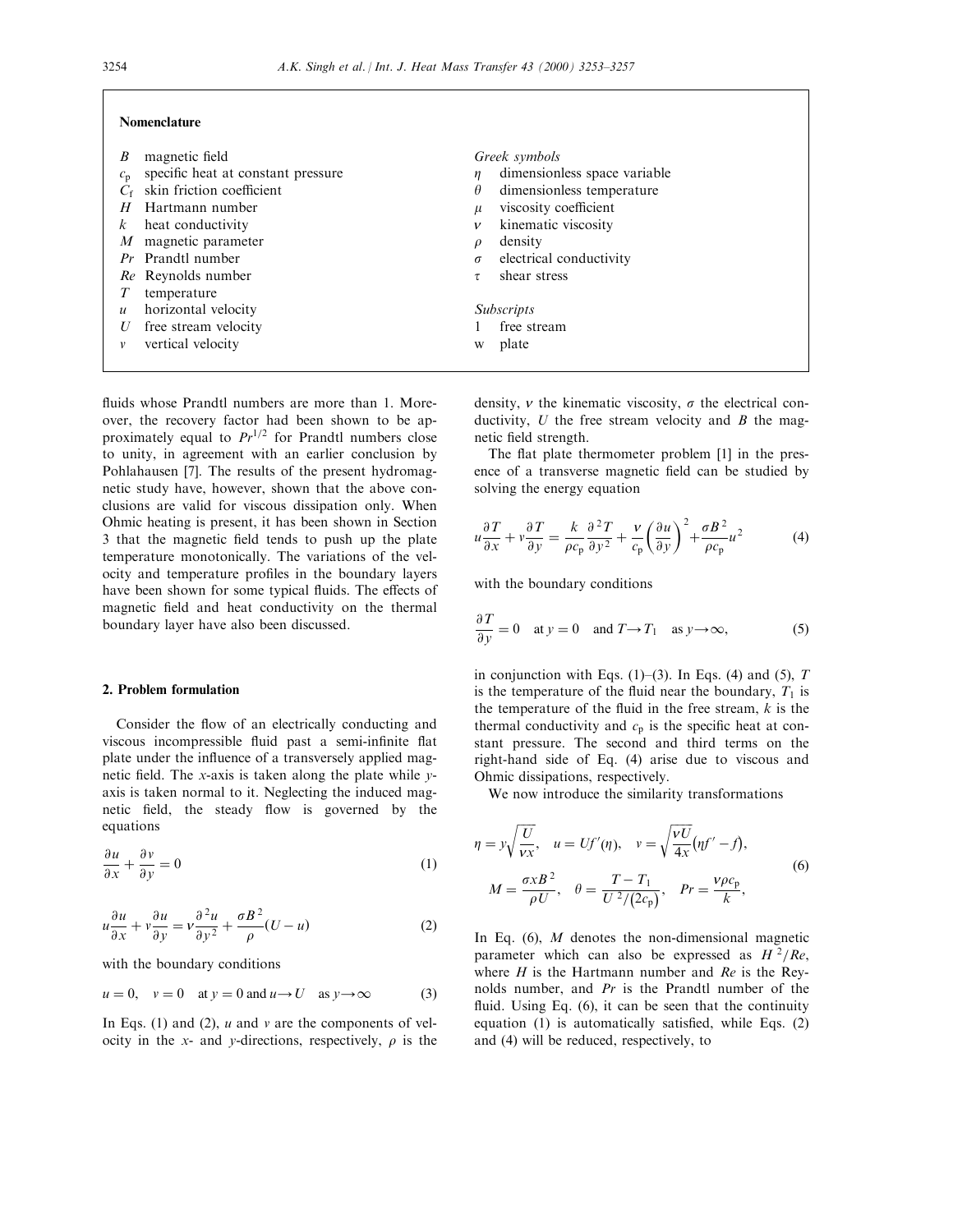$$
f''' + \frac{1}{2}ff'' + M(1 - f') = 0
$$
\n(7)

$$
\theta'' + \frac{1}{2} Prf \theta' = -2Pr \Big[ (f'')^2 + M(f')^2 \Big].
$$
 (8)

The boundary conditions are transformed into

$$
f = 0, \quad f' = 0, \quad \theta' = 0 \quad \text{at } \eta = 0,
$$
  

$$
f' \to 1, \qquad \theta \to 0 \quad \text{as } \eta \to \infty.
$$
 (9)

In the above equations, prime denotes differentiation with respect to  $\eta$ .

Numerical solution of Eq. (7) with the appropriate boundary conditions has been obtained using a shooting method employing the Runge-Kutta algorithm. The values of M considered are 0.0, 0.02, 0.04 and 0.06. Eq. (8) with the relevant boundary conditions constitutes a boundary value problem involving a second-order ordinary differential equation with known coefficients. With the use of central finite difference formulae for first and second derivatives, Eq. (8) reduces to a set of equations in tridiagonal form. These equations have been solved by the Gaussian elimination method. A detailed description of the solution procedure is given in [1].

It should be noted that in order to satisfy the conditions on temperature as  $\eta \rightarrow \infty$ , a reasonably large  $\eta_{\text{max}}$  should be chosen. Numerical calculations have been carried out for mercury, air, sulphur dioxide and water, whose Prandtl numbers have been taken as 0.044, 0.71, 2.0 and 7.0, respectively. It has been observed through numerical experiments that for  $M\neq 0$ , suitable values of  $\eta_{\text{max}}$  are 65, 35, 23 and 14 corresponding to mercury, air, sulphur dioxide and water, respectively. For  $M = 0$ , it has been found that  $\eta_{\text{max}} =$ 



Fig. 1. Velocity profiles.

10 is suitable for the three fluids except mercury. For mercury,  $\eta_{\text{max}}$  had to be taken as large as 30. The results for these functions are presented in Section 3. We have also evaluated the skin friction and the plate temperature. The coefficient of skin friction  $C_f$  is given by

$$
C_{\rm f} = \frac{\tau}{\rho U^2} = \frac{f''(0)}{\sqrt{Re}}\tag{10}
$$

where  $\tau$   $[=\mu(\partial u/\partial y)_{y=0}]$  is the shear stress at the plate and  $Re$   $\left[=Ux/v\right]$  is the Reynolds number.

## 3. Results

The results of the numerical solution of Eqs. (7) and (8) have been presented in this section. Fig. 1 shows the variation of the dimensionless velocity  $u/U$  for different values of the magnetic parameter, while the variation of the dimensionless temperatures of mercury, air, sulphur dioxide and water have been shown in Figs. 2 and 3. Finally, the values of skin friction and plate temperature have been presented in Table 1.

As shown in Fig. 1, the variation of the horizontal velocity in the boundary layer follows the familiar pattern. It increases from zero on the plate to its free stream value through positive but decreasing gradients. As the magnetic field strength is increased, the velocity also increases in the boundary layer maintaining its concave down profile. For the relatively small values of the magnetic parameter considered here, it was seen that the velocity and the boundary layer thickness could be chosen in the neighbourhood of  $\eta = 5.0$ .

Regarding the temperature profiles, we observe from Figs. 2 and 3 that the convergence of their values to the corresponding free stream values are considerably influenced by the magnetic field. For illustration purposes, the temperature profiles have been shown for four different fluids: mercury, air, sulphur dioxide and water. These fluids exhibit decreasing heat conductivities in that order. As noted before, the numerical experiments showed that in the non-magnetic case the

Table 1 Skin friction  $f''(0)$  and plate temperature  $\theta(0)$ 

| M                            | f''(0)                                   | $\theta(0)$                                    |                                          |                                          |                                          |  |  |
|------------------------------|------------------------------------------|------------------------------------------------|------------------------------------------|------------------------------------------|------------------------------------------|--|--|
|                              |                                          | $Pr = 0.044$ $Pr = 0.71$ $Pr = 2.0$ $Pr = 7.0$ |                                          |                                          |                                          |  |  |
| 0.00<br>0.02<br>0.04<br>0.06 | 0.33206<br>0.35884<br>0.38397<br>0.40771 | 0.20125<br>0.42268<br>0.64153<br>0.88617       | 0.84188<br>1.14112<br>1.44022<br>1.73206 | 1.40742<br>1.72572<br>2.04313<br>2.35975 | 2.52877<br>2.89756<br>3.26336<br>3.62653 |  |  |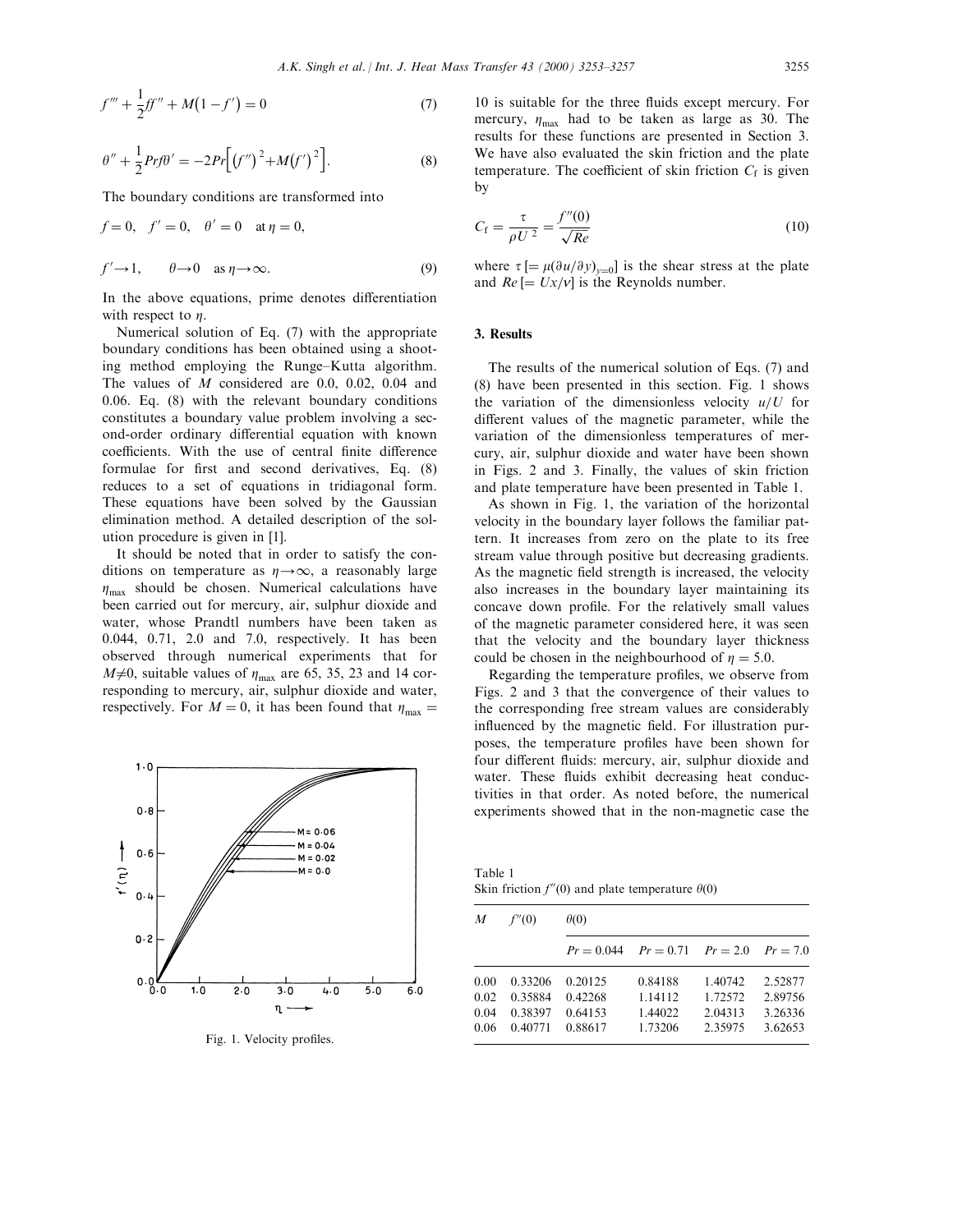dimensionless temperatures of these fluids converge to their free stream values for reasonably small values of  $\eta$ ,  $(\eta_{\text{max}} \approx 30 \text{ for mercury and } \eta_{\text{max}} \approx 10 \text{ for other})$ fluids). This is in agreement with Chow's results [1]. However, even for small values of the magnetic parameter M, it was seen that one should increase  $\eta_{\text{max}}$ considerably, particularly for fluids of smaller Prandtl numbers. In the present case,  $\eta_{\text{max}}$  for mercury, air, sulphur dioxide and water had to be taken as large as 65, 35, 23 and 14, respectively, so as to yield satisfactory results. For all fluids considered, the magnetic field increases the temperature in the boundary layer. The rate of decrease of temperature to its free steam value is influenced both, by the heat conductivity of the fluid and the externally applied magnetic field. This decrease is much slower for mercury and air (cf. Fig. 2) than for sulphur dioxide and water (cf. Fig. 3). In fact, the curves for these latter fluids exhibit very large slopes, and it looks as if points of inflection would appear for fluids of higher Prandtl numbers. We thus see that the thermal boundary layer thickness increases with decreasing Prandtl number due to the increased conductivity of the fluid, which has also been observed in the non-magnetic case [1]. Furthermore, the magnetic field also aids in increasing the thermal boundary layer thickness. This effect of magnetic field in enhancing the boundary layer thickness is proportional to the heat conductivity of the fluid. For example, in our case



Fig. 2. Temperature profiles: (a) mercury  $(Pr = 0.044)$ ; (b) air  $(Pr = 0.71)$ .